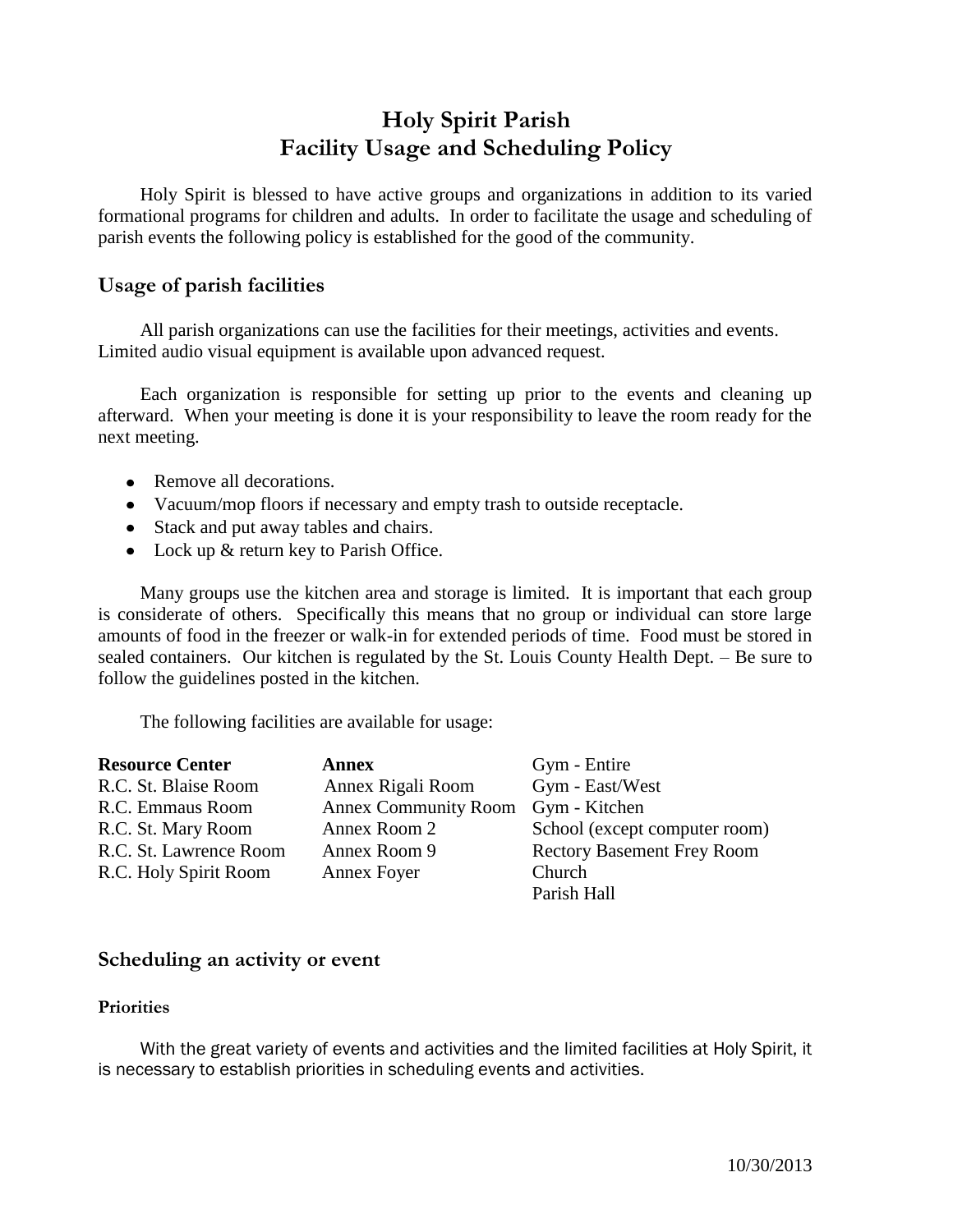The Celebration of Eucharist and the other sacraments take precedence over all other activities. This includes the usage of all buildings e.g. the Parish Center for gathering beforehand and afterward.

The second level of priority is for educational and formation programs for children and adults. This includes activities under the auspices of the Formation Commission specifically the Education Committee, sacramental preparation, ACTS and adult formation groups.

Third priority is for parish wide events, parish organizations or groups. Youth Activities (Athletic Association, Scouts and God's Gang) and Child Care while part of the Formation Commission will fall under the third level of priority.

Parish facilities will not be available for rental by individuals, e.g. wedding receptions, nor for events not sanctioned by the parish.

#### **Scheduling**

All requests for using parish facilities must be in writing using the "Holy Spirit Parish Schedule Request Form." NO SCHEDULING CAN OR WILL BE DONE OVER THE PHONE.

An annual scheduling meeting will be held in the spring of the year. The purposes of this meeting are: to provide for greater coordination of the parish calendar; to minimize major events happening to close to each other; to maximize the use of parish facilities; and to provide an open forum for scheduling parish events.

A request for a facility is not confirmed until the individual requesting the meeting, etc. receives confirmation from the Parish Office in writing, by fax or via email.

The school building is reserved for the full time school from 7:00 a.m. to 6:00 p.m. each school day. The Gym is reserved for the full-time school on all school days from 7:00 a.m. until 6:00 p.m. The Pastor or Principal can make exceptions for use of the Gym. Scout groups wishing to use the school between 3:00 and 6:00 p.m. should schedule those meetings directly with the School Office by completing the Request Form. For times after 6:00 p.m. or for the Annex, the normal scheduling process is to be followed.

When there are PSR classes on Tuesday; the school, Resource Center and Gym are reserved for the Parish School of Religion Program from 6:00 p.m. until 8:30 p.m.

It is a good idea to bring scheduling issues to commission meeting. A staff member is normally in attendance and will have access to the parish schedule.

After completing forms please return to the Parish Office. Forms can be faxed to 314-739 0237 or emailed to [jspinner@holyspiritstl.org.](mailto:jspinner@holyspiritstl.org)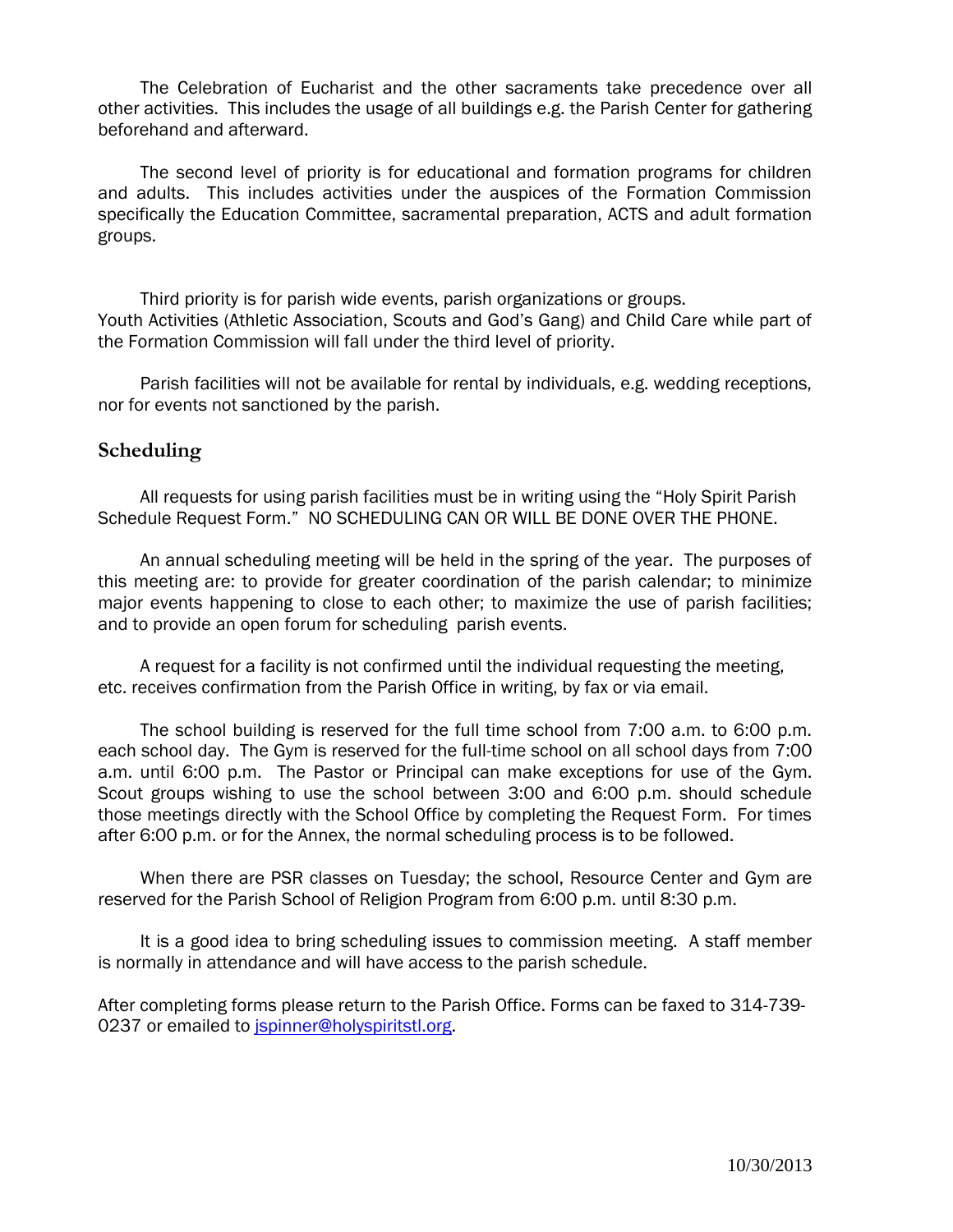# **Holy Spirit Parish -Schedule Request Form**

This form is to be completed by any organization/group seeking to use parish facilities. Failure to complete any portion will result in a delay of your request.

| Event Start Time _________________ am/pm Event End Time _______________ am/pm                                                                                                                                                                |  |  |  |                    |
|----------------------------------------------------------------------------------------------------------------------------------------------------------------------------------------------------------------------------------------------|--|--|--|--------------------|
| Set up start time: __________________________Clean up time: ____________________                                                                                                                                                             |  |  |  |                    |
|                                                                                                                                                                                                                                              |  |  |  |                    |
|                                                                                                                                                                                                                                              |  |  |  |                    |
|                                                                                                                                                                                                                                              |  |  |  |                    |
| $\Box$<br>We would like permission to serve/allow alcohol at this event __________________                                                                                                                                                   |  |  |  |                    |
|                                                                                                                                                                                                                                              |  |  |  | Pastor's signature |
| If this is a recurring meeting or activity i.e. weekly, monthly, etc. indicate the beginning<br>and end dates                                                                                                                                |  |  |  |                    |
|                                                                                                                                                                                                                                              |  |  |  |                    |
| Check day(s): ____ Sun. ____ Mon. ____ Tues. ____ Wed. ____ Thurs. ____ Fri. ____ Sat.                                                                                                                                                       |  |  |  |                    |
| Check week _________1 <sup>st</sup> ___________2 <sup>nd</sup> __________3 <sup>rd</sup> ___________4 <sup>th</sup> __________5th                                                                                                            |  |  |  |                    |
| Please indicate dates between beginning and ending dates when the meeting or activity<br>will not take place because of holidays etc.                                                                                                        |  |  |  |                    |
|                                                                                                                                                                                                                                              |  |  |  |                    |
| Home Phone: _________________________________Cell Phone: _______________________                                                                                                                                                             |  |  |  |                    |
|                                                                                                                                                                                                                                              |  |  |  |                    |
|                                                                                                                                                                                                                                              |  |  |  |                    |
|                                                                                                                                                                                                                                              |  |  |  |                    |
| I have read the accompanying guidelines for the use of the parish facilities<br>and agree to abide by them completely.                                                                                                                       |  |  |  |                    |
| I need supplies as noted on the accompanying "General Supply Usage Form."<br>□                                                                                                                                                               |  |  |  |                    |
|                                                                                                                                                                                                                                              |  |  |  |                    |
| This form must be submitted to the Parish Office via mail, hand delivery, e-mail (ispinner@holyspiritstl.org) or fax<br>(314-739-0237). If you have any questions please contact Julie Spinner at 314-739-0230 or ispinner@holyspiritstl.org |  |  |  |                    |
| Office Use:                                                                                                                                                                                                                                  |  |  |  |                    |
|                                                                                                                                                                                                                                              |  |  |  |                    |
|                                                                                                                                                                                                                                              |  |  |  |                    |
|                                                                                                                                                                                                                                              |  |  |  |                    |
|                                                                                                                                                                                                                                              |  |  |  |                    |